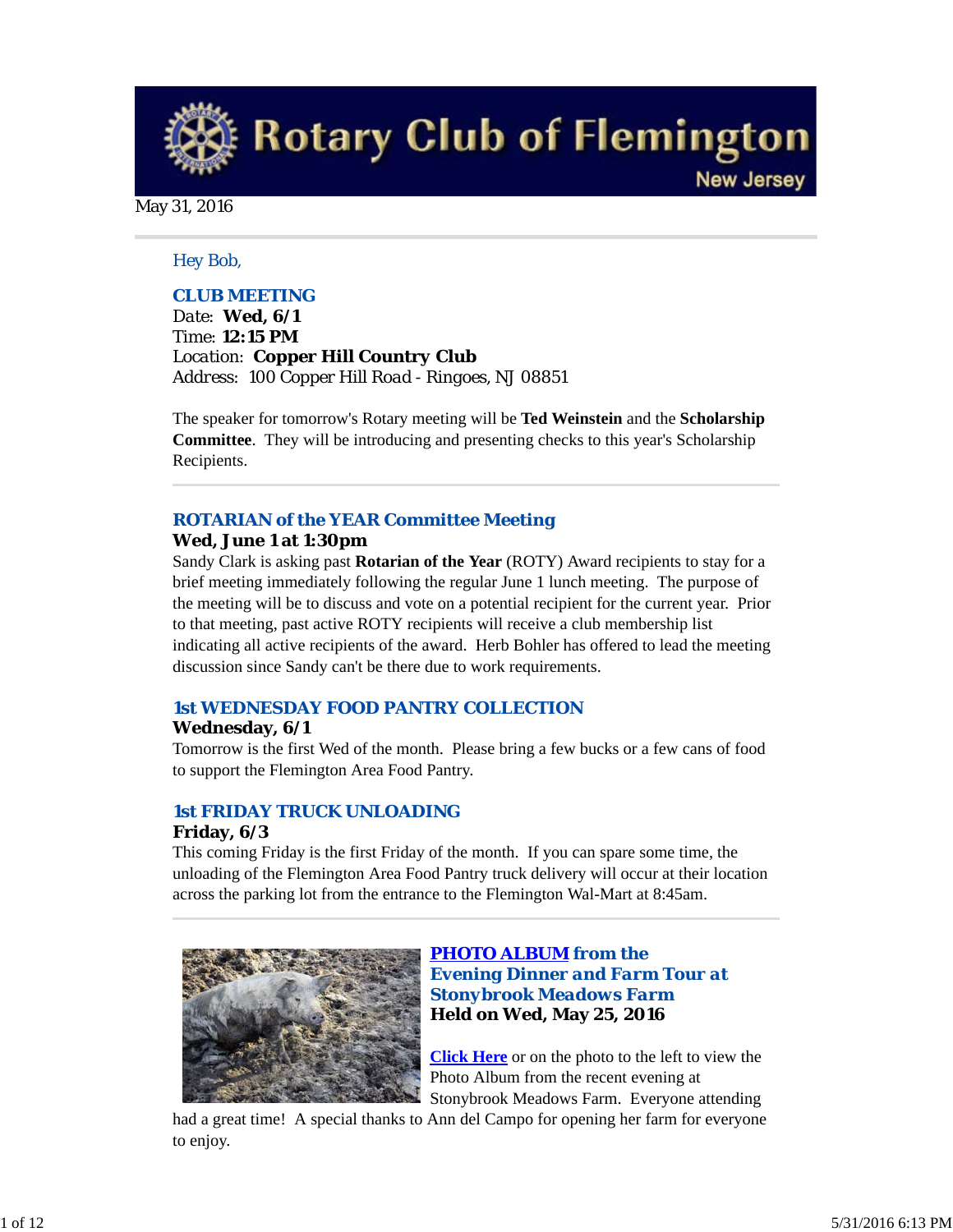A very special thanks to the Rev. Dr. Herb Bohler for taking the photos and generating the album.



# *8th Annual Rotary BARK IN THE PARK DOG WALK*

**Sunday, June 12, 2016** Registration: **10:30am** Walk: **11:00am** to **2:00pm** Location: **Flemington Boro Park** Address: 43 Park Avenue, Flemington, NJ 08822

Join your friends and neighbors for a great day of fun, exercise and fellowship in Historic Downtown Flemington!

All net proceeds of the event go to Rotary Charities and

local pet rescue organizations, especially **Animal Alliance**, a non-profit, volunteer-run pet adoption and spay/neuter outreach animal welfare organization.

You can also enjoy great food from several local restaurants (for people!), plus fabulous pet contests, including best pet costume and most photogenic pet, to name a few.

There will also be terrific live music from **SunDog**!

**Click Here** or visit www.FlemingtonRotaryNJ.org for more information, or to download the following event forms:

- **Walker Registration Form**.
- **Event Brochure**.
- **Sponsor Registration Form**.
- **Vendor Registration Form**.

#### **Event Rules**:

- 1. We welcome well-mannered, friendly, non-aggressive dogs & pets.
- 2. Leashes are required (no longer than 6' & no retractable leashes, please).
- 3. Walk will take place rain or shine no refunds.
- 4. Dogs should wear current rabies tag or have proof of vaccination.
- 5. Limit 3 dogs per walker.
- 6. Scooping is required (bags provided).
- 7. Please stay on the sidewalks.



*PEDALS FOR PROGRESS Bicycle, Sewing Machine & Sports Equipment Collection* **Saturday, June 11, 2016 (Note new Date)** Time: **9am** to **12noon Flemington Presbyterian Church** 10 East Main Street - Flemington, NJ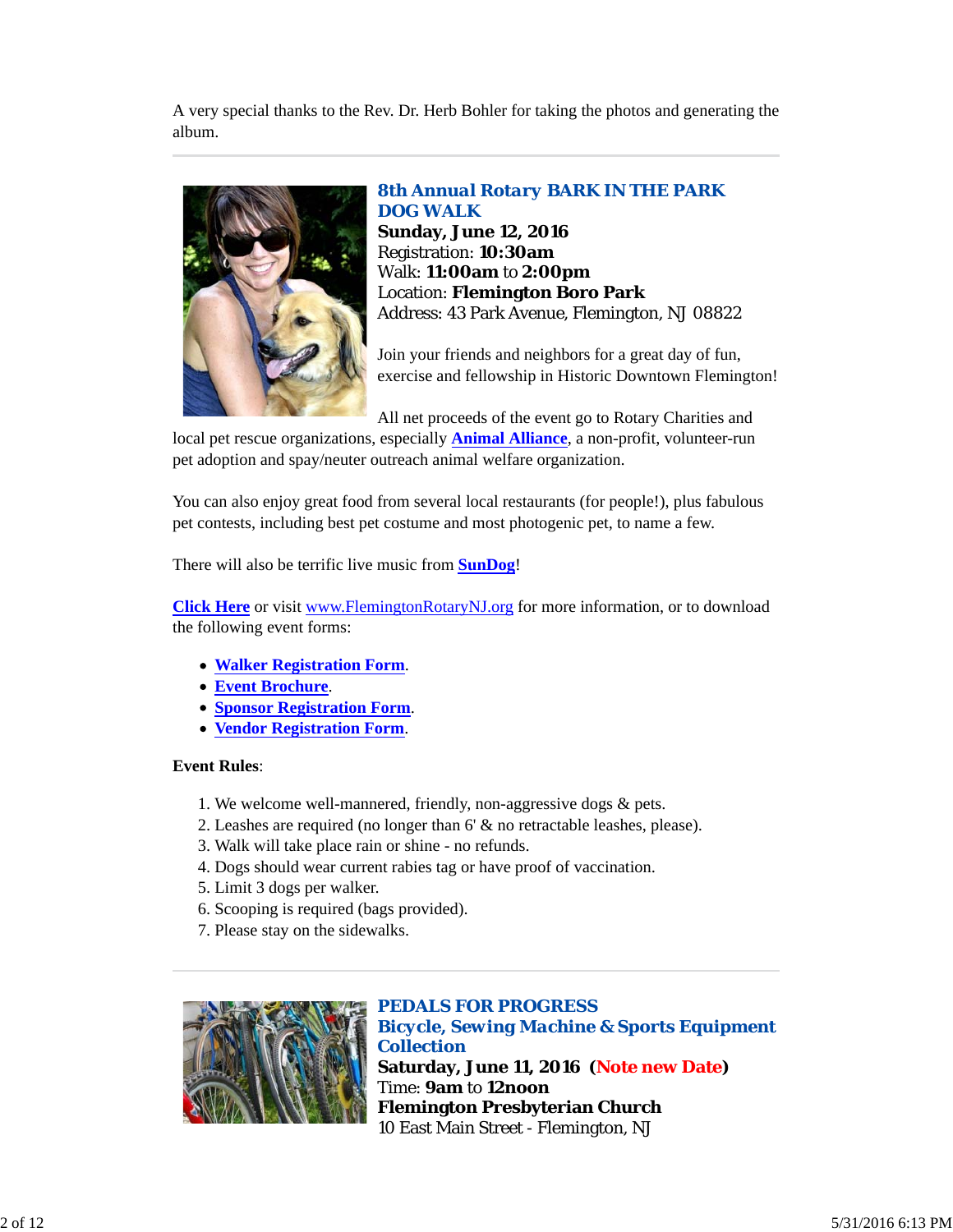Joe Ziegler hopes that you can join us for another Collection at the Flemington Presbyterian Church. Items to be collected include **Used Bicycles** (adult and child), **Used Sewing Machines** (in working condition) and **Sports Equipment** (soccer balls, baseball gloves, etc. that can fit in the shipping containers between the bikes). The collection is sponsored by the Flemington Presbyterian Church and the Rotary Club of Flemington.

Please help do your part to put unused bikes to good use in the developing world.

# *Requirements*:

- Bikes should be rust free.
- Bikes with flat tires in need of some repair are accepted.
- No trikes.
- "Bikes for parts" are not accepted.

A **\$10 cash donation** is required with each bike or sewing machine. Bikes and donations are cash deductible. The required cash donation helps to offset the cost to ship the bikes to the developing countries.

**Pedals for Progress**, also known as **P4P**, collects 5000 to 7000 bicycles annually and transfers this material wealth to those more needy. Thus rescuing bicycles destined for America's landfills and delivering them to societies where they are badly needed and highly valued. To date, more than 142,000 bicycles, 2,800 used sewing machines and \$10.8 million in new spare parts have been shipped to partner charities in 38 developing countries. In these countries, the bikes are reconditioned by partner agencies and distributed at low cost to poor working adults. These bikes provide them with reliable transportation for commuting to work, transporting produce to market, or accessing health care and other services. Steady employment for these adults is vital to the development and success for these economies.

**It costs \$40 to collect, process, ship, rebuild and distribute each bicycle**. The required \$10 donation helps to offset the shipping costs. P4P is a  $501(c)(3)$  corporation and a registered charity in the states of NJ, PA, NY, CT, IA & VT. Brochures explaining this innovative program will be available at the collection site. P4P also seeks donations of wrenches for our oversees shops. For detailed information about our overseas projects and a current schedule of bicycle collection, visit the P4P website at **www.p4p.org**. If you miss this collection date, you can locate other bike collections through the Pedals for Progress website: **www.P4P.org**



# *WELCOME TO OUR NEW CLUB MEMBER* **Cheryl Goldsmith**

At the Wednesday, May 11th club meeting, **Cheryl Goldsmith** was officially inducted into the Rotary Club of Flemington.

If you have not already done so, please make a point to introduce yourself to Cheryl at an upcoming meeting.

**Pictured from Left to Right are**: Joe Ziegler, R.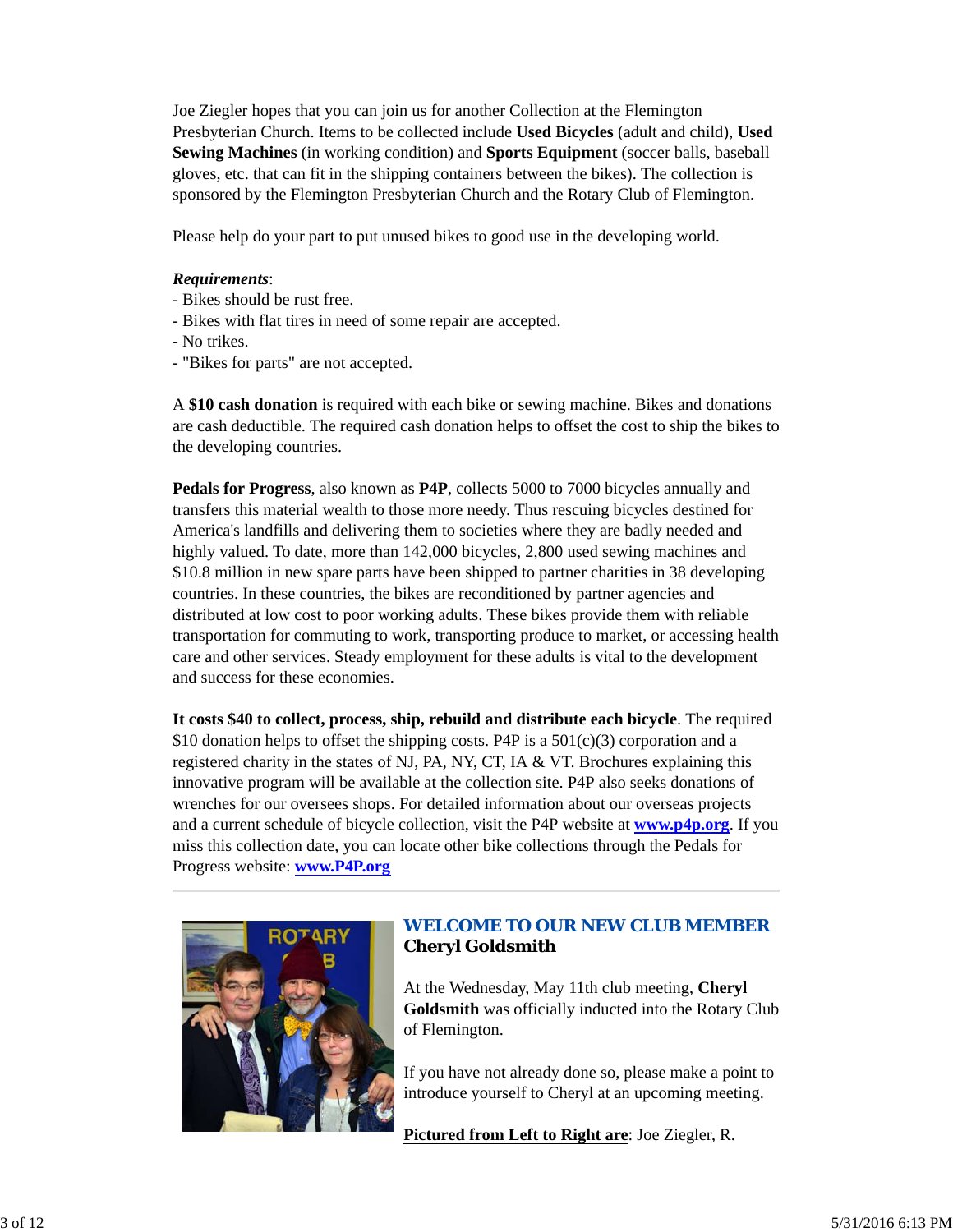Wayne Randolph and Cheryl Goldsmith. Thanks to Herb Bohler for taking the photo. Thanks to Wayne for going out of his way to make the induction jovial and memorable!

# *NEW MEMBER* **Adam Boynton**

The Membership Committee and Board have approved **Adam Boynton** for membership in the Rotary Club of Flemington. Adam has been proposed by Joe Ziegler and has attended several of our club meetings. He will have the classification of "**Church/Social Services**". Adam is a Lieutenant with The Salvation Army here in Flemington, NJ. Adam and his wife reside here in Flemington.

Joe Ziegler completed Adam's orientation meeting on 5/24/2016. Now we just need to schedule Adam's official induction into the club.



# *OFFICERS & BOARD MEMBERS for the 2016-2017 Flemington Rotary Year* **Presented by President-Elect, D.J. Wright**

At the 5/4/2016 Club Meeting, the slate of club officers for the 2016-2017 Flemington Rotary year was voted on and approved.

The slate of officers is as follows:

| Club President      | Daniel James "D.J." Wright               |
|---------------------|------------------------------------------|
| President-Elect     | Kim Metz                                 |
| Secretary           | Karen Widico                             |
| Treasurer, General  | <b>Bob Newland</b>                       |
| Treasurer, Lunch    | Lynn Hyman                               |
| <b>Board Member</b> | Mick Schaible (immediate Past-President) |
| <b>Board Member</b> | <b>Sandy Clark</b>                       |
| <b>Board Member</b> | <b>Joe Ziegler</b>                       |

# **2016-2017 RCOF Officers & Board Members**

# *Save the Date CHANGING of the GUARD DINNER* **Wed, June 22 at 6pm Copper Hill Country Club**

President Mick wanted to share the date for Flemington Rotary's Changing of the Guard dinner so you can note it on your calendar. There will not be a lunch meeting on that day.

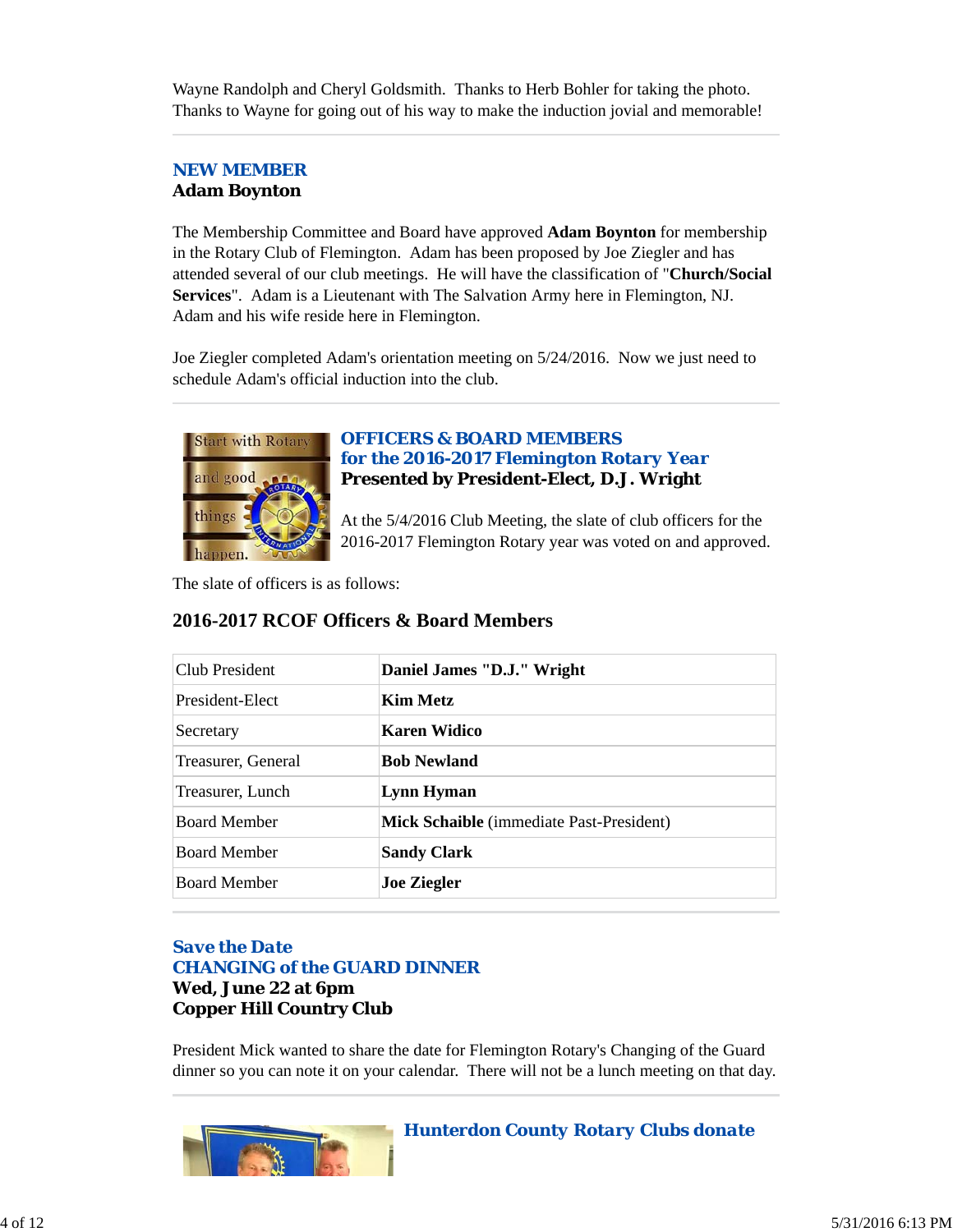

# *\$3600 to the Flemington Area Food Pantry* **Wed, April 13, 2016**

At the 4/13/2016 Flemington Rotary Club Meeting, the Hunterdon County Rotary Clubs presented at **\$3600 check** to the **Flemington Area Food Pantry**. The donation was made from the proceeds of the 2016 Hunterdon County Rotary Soup Cook-Off.

Pictured from left to right are **Mick Schaible** (Flemington Rotary President & Chair of the Soup Cook-Off event) and **Gary White** (Executive Director

of the Flemington Area Food Pantry).

The Hunterdon County Rotary Soup Cook-Off is a community awareness project of the Rotary Clubs of Hunterdon County, dedicated to helping people in our community. All cook-off proceeds are donated to the food pantries of Hunterdon County to fight HUNGER IN HUNTERDON.

Joint Effort by the Hunterdon County Rotary Clubs: The Soup Cook-Off event is organized and run as a joint effort by the Rotary Clubs of Flemington, Clinton Sunrise, North Hunterdon, Lambertville-New Hope, Whitehouse and the Hunterdon Horizon eClub.



Click Photo to see a larger image

# *Rotary Club of Aberdeen, MD* **Raffling a 2016 Jeep Wrangler 4x4 Raffle Drawing on 9/12/2016**

Bob Burgard, current Club President for the Aberdeen Rotary Club, wanted to pass along this information.

The Aberdeen Rotary Club (ARC) is raffling a **2016 Jeep Wrangler Unlimited Sport**

**4X4**. Only 2000 Tickets will be sold at **\$50.00 each**. The drawing will be held at the Annual ARC Golf Outing on September 12, 2016.

In addition to the Jeep, there is a second prize of \$1,000 and a third prize of a \$250 Gift Certificate to Saxon's Jewelers in Harford County, MD.

Aberdeen Rotary Club is anticipating significant support for the Harford County Boys and Girls Club and Local Scholarships that are budgeted for over \$50,000.

The Aberdeen Rotary Charities is a 501c3. Tax deductible contributions are in reference to EIN# 90-0752980.

If you have any questions, contact Bob Burgard as follows: Cel(908) 528-4073 (or) Office(908) 751-1223.

410-838-6257 is a Call Center that forwards the call to raffle coordinator.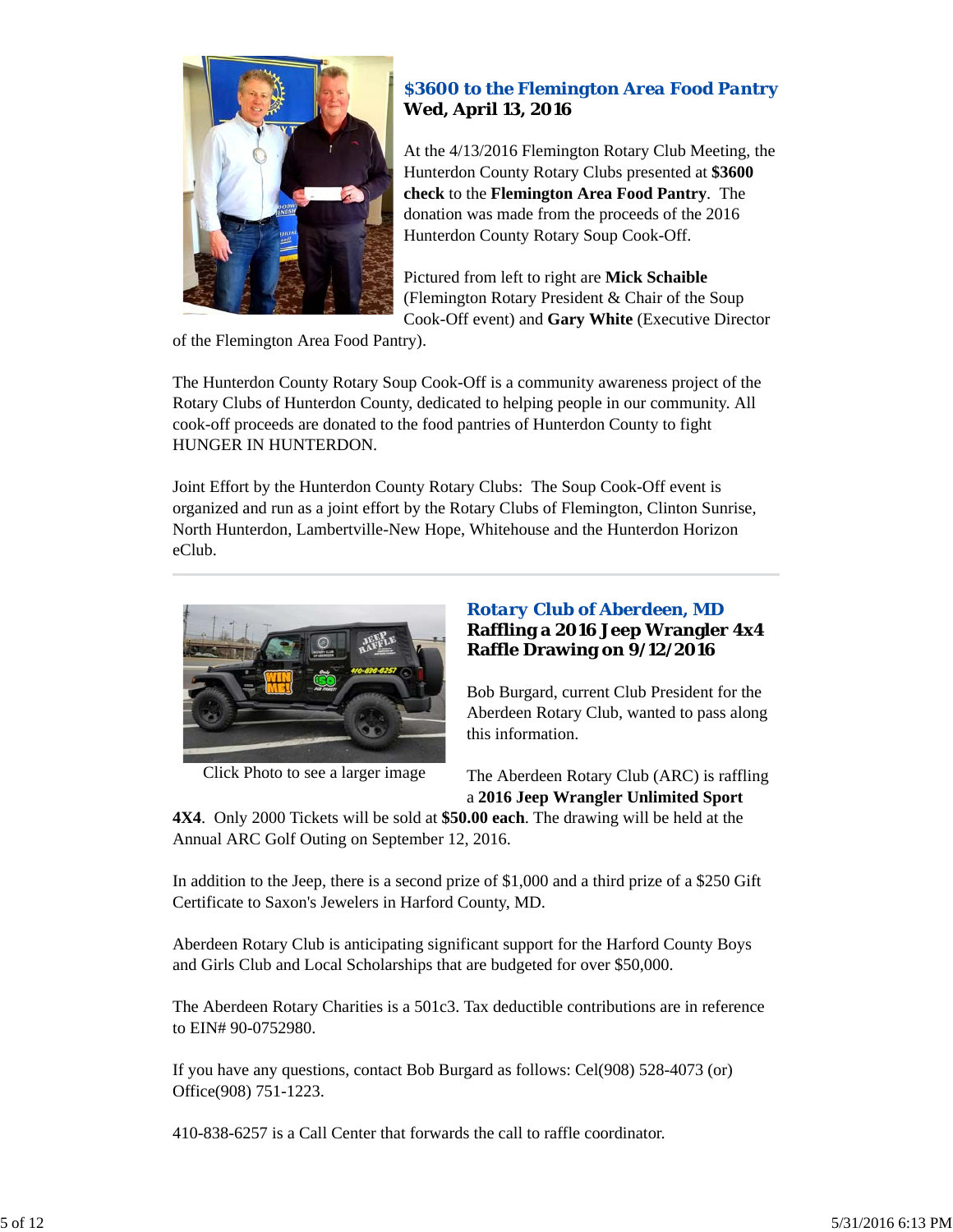

# *The Flemington Rotary MEMBER DIRECTORY Is Updated on the Website*

A PDF copy of the Club Directory is now kept on the club website, located on the password protected "**Members Only**" page. To access this, simply goto **www.FlemingtonRotaryNJ.org** and click on "Members

Only" in the upper left. The page is password protected. If you do not have the password, simply email us and request it.

If you see any updates that need to be made (a change of address, email, phone number, something is not listed correctly, etc.), please email Sandy Clark and request any changes to be made. **Click Here** to generate an email to Sandy.



# *SPEAKERS & PROGRAMS BEING SOUGHT*

President Mick is looking for some ideas for upcoming meeting programs and speakers. If you have any leads, please pass them onto Mick Schaible, who will follow-up to schedule the speaker.

**Click here** to generate an email directly to Mick.



As you know, the Rotary Club of Flemington is a member of the H.C. Chamber of Commerce. This enables all Rotarians the ability to attend a Chamber function as a "member". If someone asks you what your business is, you would explain that you are a member representing the Rotary Club of Flemington. **Click Here** to visit the Chamber website for a listing of upcoming events.



*Jersey Talk Radio - Internet Radio "THE ROTARY HOUR"* **Tuesdays** from **5pm to 6pm**

PDG Megan Jones-Holt is the host of "The Rotary Hour" on the "Jersey Talk Radio" internet radio station. She is always looking for guests to have on the show. If you are intersted, please get in touch with Megan at (908)894-4590 or **mjonesholt@gmail.com**.

**Click Here** to listen to the Internet Radio station from your PC, smart phone, mobile device, etc.



*FLEMINGTON BUSINESS IMPROVEMENT DISTRICT*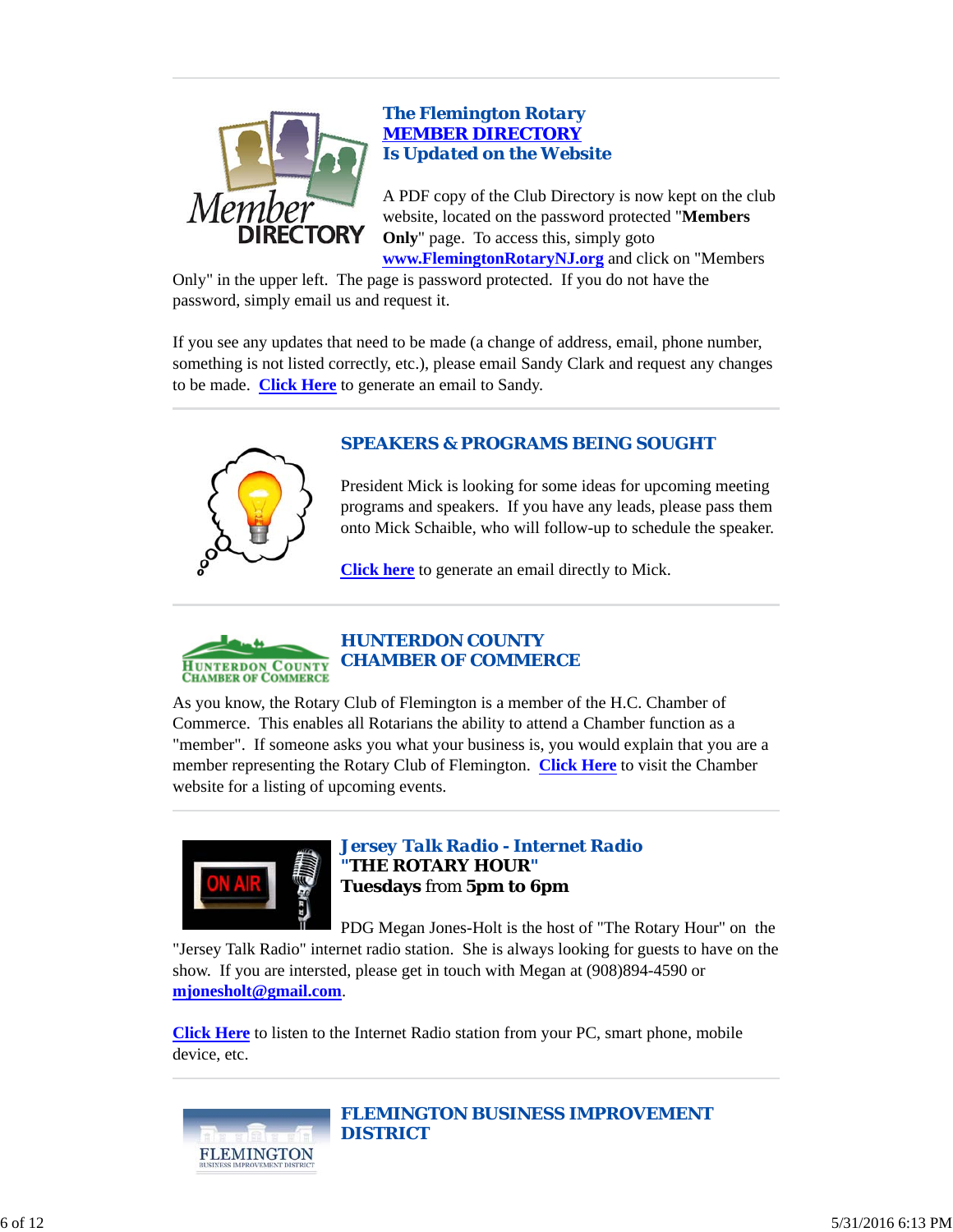

If you would like to learn more about events and activities going on around Flemington, please **CLICK HERE** to visit the Flemington Business Improvement District (BID) website.

## *ROTARY DISTRICT 7510 NEWS*

**Click Here** to read the current news from our Rotary District 7510.

# *SPEAKERS & PROGRAMS BEING SOUGHT*

We are always seeking new or creative ideas for upcoming meeting programs and speakers. If you have any leads, please pass them onto Mick Schaible. **Click here** to generate an email directly to Mick.

# *UPCOMING DATES TO NOTE:*

Wed,  $6/01$ : Ted Weinstein and the Scholarship Committee will present this year's Scholarship Recipients.

Wed, 6/08: Linda Swackhammer, regarding the annual St. Baldrick's fundraiser in Sergeantsville. Participants shave their heads and folks sponsor them for childhood cancer awareness.

Wed, 6/15: Open

Wed, 6/22: **Changing of the Guard Dinner at 6pm** at the Copper Hill Country Club. (*Note there is NO noon meeting on this day*)

Wed, 6/29: Lissa Pettenati, Special Education/Biology Teacher at the Delaware Valley High School. She will speak about the Aquaponics and Hydroponics program that their class is using to grow vegetables using water and fish. They are looking to expand the program, but need help to get a large submersible pump and tubing.

**Next RCOF Board Meeting:** To Be Announced. (Meetings held bi-monthly). **Next Membership Meeting**: Wed, 6/8/2016 at 1:30 PM (Usually the 2<sup>nd</sup> Wed).

**Upcoming RCOF Club Events, Fundraisers, Fellowship Events, Etc**.: Sat, 6/11: **Pedals for Progress** Bicycle, Sewing Machine & Sports Gear Collection Sun, 6/12: **8th Annual Bark in the Park - Dog Walk**

## **Rotary District 7510 Events & Functions:**

Fri, 6/10: 4th Hunterdon County Meeting - Time & Location To Be Announced Thurs, 6/30: District 7510 Changing of the Guard

## *COMMITTEE LIST:*

**Click Here** to download the listing of all current Club Committee's and its members.

## *"MEMBERS ONLY" WEBSITE:*

## **Click Here for the Members Only section of the website to find:**

- 1) The "Membership Proposal Form" to propose a new member.
- 2) New Member Information.
- 3) An Online Copy of the Club Membership Directory.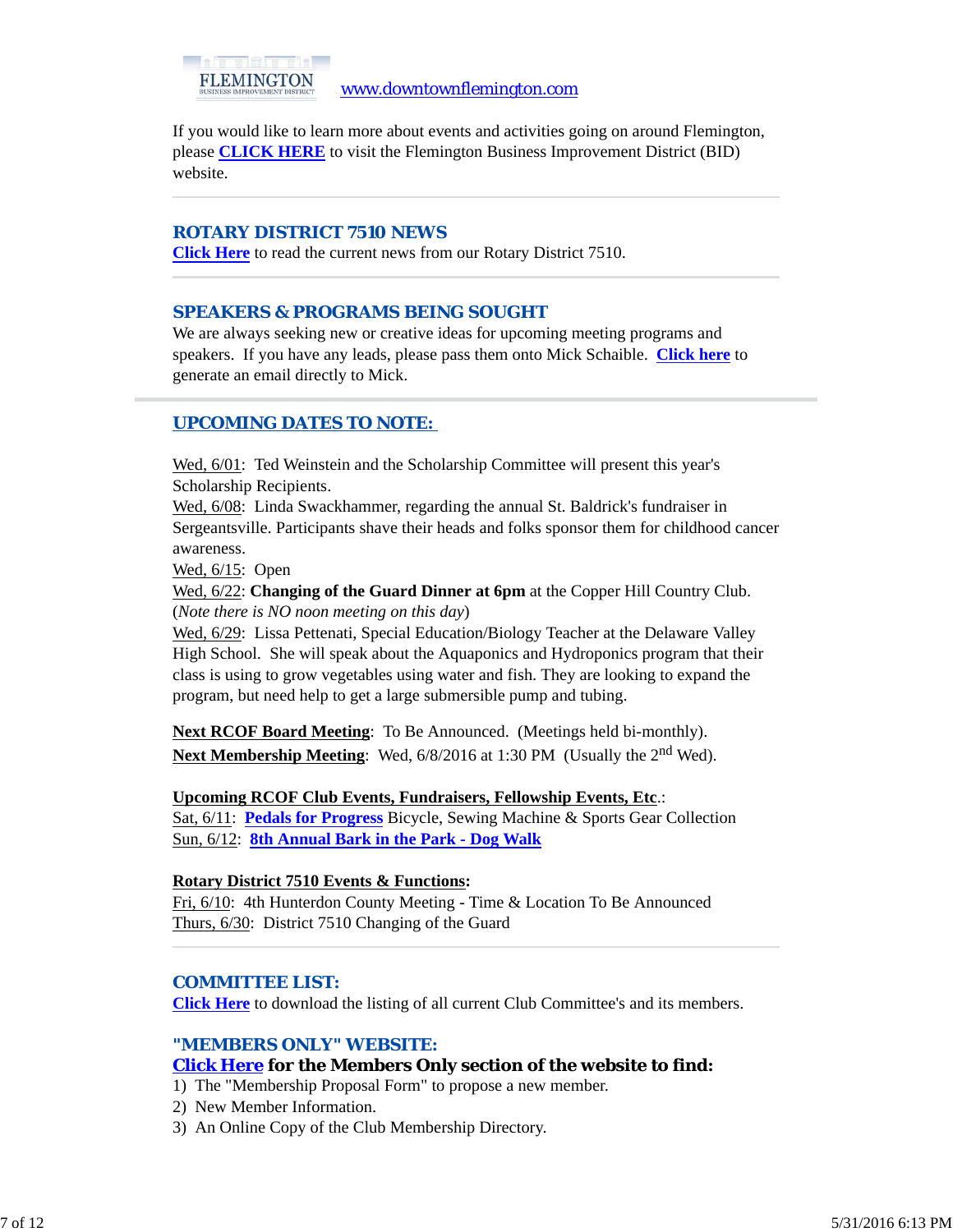4) A Link to All Photos Albums of the Club.

#### *ROTARY WEBSITE LINKS:*

Rotary International: **www.Rotary.org** Rotary District 7510: **www.RotaryNJ.org**

## *NEARBY ROTARY CLUB MEETINGS:*

As A Rotarian, you are Welcome to attend a Rotary Club meeting anywhere in the world. Click here for the Rotary Club Locator App. Or see below for some local meetings:

#### Mondays

**Lambertville/New Hope** (6:30 pm) - Lambertville Station Restaurant; 11 Bridge Street, Lambertville NJ 08530

**Piscataway** (12:15 pm) - Radisson Hotel; 21 Kingsbridge Road, Piscataway, NJ 08854

#### Tuesdays

**Whitehouse** (12:15 pm) - Max's 22; 456 Route 22 West, Whitehouse Station, NJ 08889 **Princeton** (12:15 pm) - The Nassau Club; 6 Mercer Street, Princeton, NJ 08540 **Bridgewater-Bound Brook** (12:15 pm) - Arbor Glenn; 100 Monroe St, Bridgewater 08807

#### Wednesdays

**Branchburg Township** (7:30 am): Stoney Brook Grille; 1285 Route 28, North Branch, NJ 08876

**Flemington** (12:15pm): Copper Hill Country Club; 100 Copper Hill Road, Ringoes, NJ 08851

**Hillsborough Township** (6:15 pm): Pheasant's Landing; 311 Amwell Road (Rt. 514), Hillsborough, NJ 08844

#### Thursdays

**Clinton Sunrise** (7:30 am): Clinton Fire Department; New Street, Clinton, NJ 08809 **Somerville/Bridgewater** (12:15 pm): Bridgewater Manor; 1251 US Highway 202/206, Bridgewater, NJ 08807

**Trenton** (12:15 pm): Freddie's Tavern; 12 Railroad Avenue, West Trenton, NJ 08628

#### Fridays

**North Hunterdon** (12:15 pm): Beaver Brook County Club; 25 County Club Drive, Annandale, NJ 08801

**Princeton Corridor** (12:15pm): Hyatt Regency; 102 Carnegie Center, Rt. 1 North, Princeton, NJ 08540

## eClub

**Rotary eClub of Hunterdon Horizon**: View website for meetings or online makeups.

RI President's Call for Action in **2015-2016**: **"Be A Gift To The World"**

**Rotary Club of Flemington - Our 92nd Year**

Founded October 3, 1923 \* Charter #1529 \* District 7510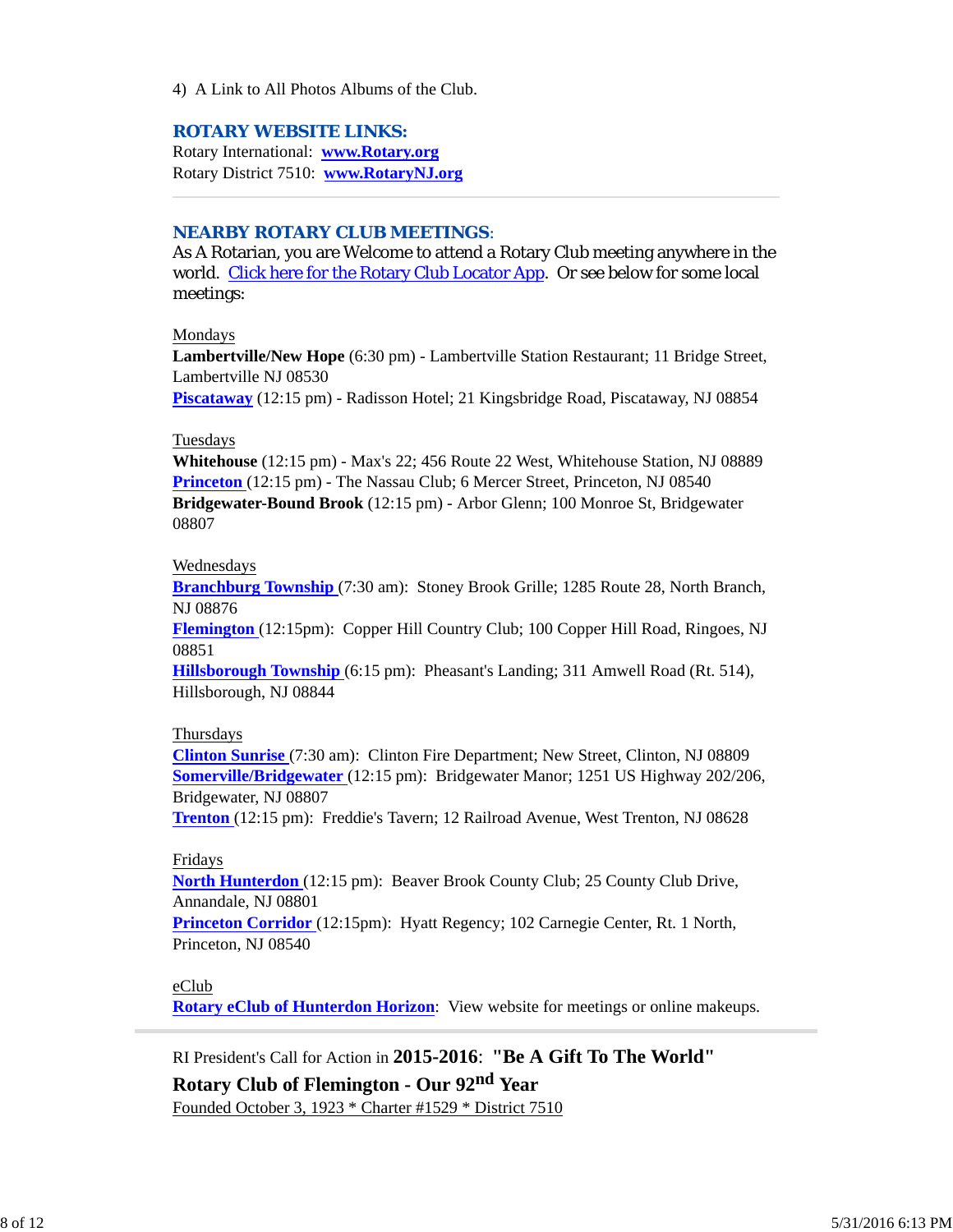| Club President                           | <b>Mick Schaible</b>                         |  |  |
|------------------------------------------|----------------------------------------------|--|--|
| President-Elect                          | D.J. Wright                                  |  |  |
| Secretary                                | <b>Chris Steffner</b>                        |  |  |
| Treasurer, General                       | <b>Bob Newland</b>                           |  |  |
| Treasurer, Lunch                         | <b>Lynn Hyman</b> (immediate Past-President) |  |  |
| <b>Board Member</b>                      | <b>Chris Kamnitsis</b>                       |  |  |
| <b>Board Member</b>                      | <b>Joe Ziegler</b>                           |  |  |
| Sergeant-at-Arms                         | <b>Jim Davidson</b>                          |  |  |
| R.I. President                           | K.R. "Ravi" Ravindran (Sri Lanka)            |  |  |
| District Governor (DG)                   | Hal Daume (Berkeley Heights, NJ)             |  |  |
| District Governor Elect (DGE)            | <b>Charles Minton</b> (Union, NJ)            |  |  |
| District Governor Nomimee (DGN)          | <b>Bob Zeglarski</b> (Roselle-Rosselle Park) |  |  |
| <b>Assistant District Governor (ADG)</b> | <b>Albert Varga</b> (Lambertville-New Hope)  |  |  |
|                                          |                                              |  |  |

Club Meetings: **Wednesday, 12:15 pm, Copper Hill Country Club** 100 Copper Hill Road, Ringoes 08551





Be a gift to the world

**MISSION STATEMENT:** The mission of Rotary International is to assist and guide Rotarians and Rotary clubs to accomplish the Object of Rotary to ensure Rotary's continuing relevance and to help build a better world, emphasizing service activities by individuals and groups that enhance the quality of life and human dignity, encouraging high ethical standards, and creating greater understanding among all people to advance the search for peace in the world.

**THE OBJECT OF ROTARY:** The object of Rotary is to encourage and foster the ideal of service as a basis of worthy enterprise and, in particular, to encourage and foster:

**1st**: The development of acquaintance as an opportunity for service;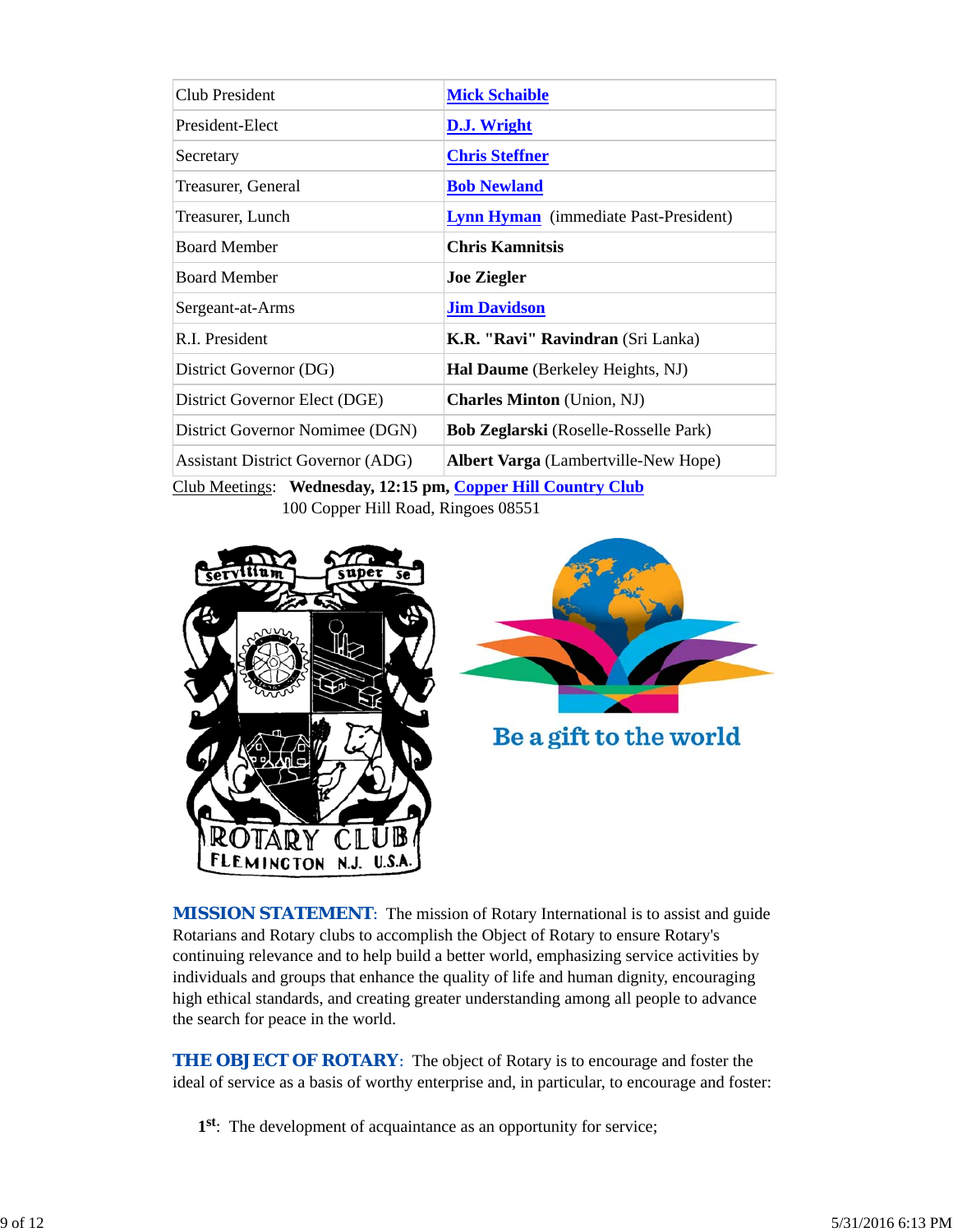**2nd**: High ethical standards in business and professions, the recognition of the worthiness of all useful occupations, and the dignifying of each Rotarian's occupation as an opportunity to serve society;

**3rd**: The application of the ideal of service in each Rotarian's personal, business and community life;

**4th**: The advancement of international understanding, goodwill, and peace through a world fellowship of business and professional persons united in the ideal of service.

## **THE 4-WAY TEST:** "Of the things we think, say or do:

**1st**: Is it the Truth?

2<sup>nd</sup>: Is it Fair to all concerned?

**3rd**: Will it build goodwill and better friendships?

**4th**: Will it be beneficial to all concerned?"

## *ROTARY's AVENUE'S OF SERVICE*:

**1)** Through **Club Service**, we have fun, build lasting friendships, and make sure that our club runs well.

**2)** Through **Vocational Service**, we volunteer our professional skills to serve others and promote integrity in everything we do.

**3)** Through **Community Service**, we address local needs and work with our community to bring lasting improvements.

**4)** Through **International Service**, we meet humanitarian needs around the globe and promote world understanding and peace.

**5)** Through **Youth Service**, we work with young people to help them become the next generation of leaders, visionaries, and peacemakers.

# **2015-2016 CLUB MEMBER ROSTER**

**Rotary Club of Flemington, NJ**

Current Number of Members: 44

| <b>Rotarian</b>                   | <b>Member Since</b> | <b>Classification</b>           |
|-----------------------------------|---------------------|---------------------------------|
| Black, Bruce B.                   | 2007                | <b>Health and Fitness</b>       |
| Bohler, Herbert C. (Herb)         | 1977                | Specialty Advertising           |
| <b>Boynton, Adam</b>              | 2016                | <b>Church / Social Services</b> |
| Campbell, Jennifer                | 2015                | <b>General Practice</b>         |
| Chittenden, Robert L. (Bob)       | 2003                | M.E.F.P. Consulting Engineering |
| Clark, Arthur L. (Sandy)          | 1987                | Printing                        |
| Davidson, James G. (Jim)          | 2002                | <b>Rubber Products</b>          |
| del Campo, Ann                    | 2016                | <b>Scientist &amp; Farmer</b>   |
| Ferrari, Frederick J. (Fred)      | 1964                | Orthodontia                     |
| Fisher, Charles H. (Charlie)      | 1961                | <b>Funeral Services</b>         |
| Fisher, Thomas H. (Tom)           | 2012                | Property & Casualty Insurance   |
| Harrison, Jeffrey (Jeff)          | 1996                | Psychotherapy                   |
| <b>Goldsmith, Cheryl</b>          | 2016                | <b>Realtor</b>                  |
| <b>Goodwin, Michael S.</b>        | 2016                | <b>Youth Development</b>        |
| Hyman, Lynn                       | 2010                | <b>Retail Banking</b>           |
| Kamnitsis, Christopher P. (Chris) | 2001                | <b>Financial Planning</b>       |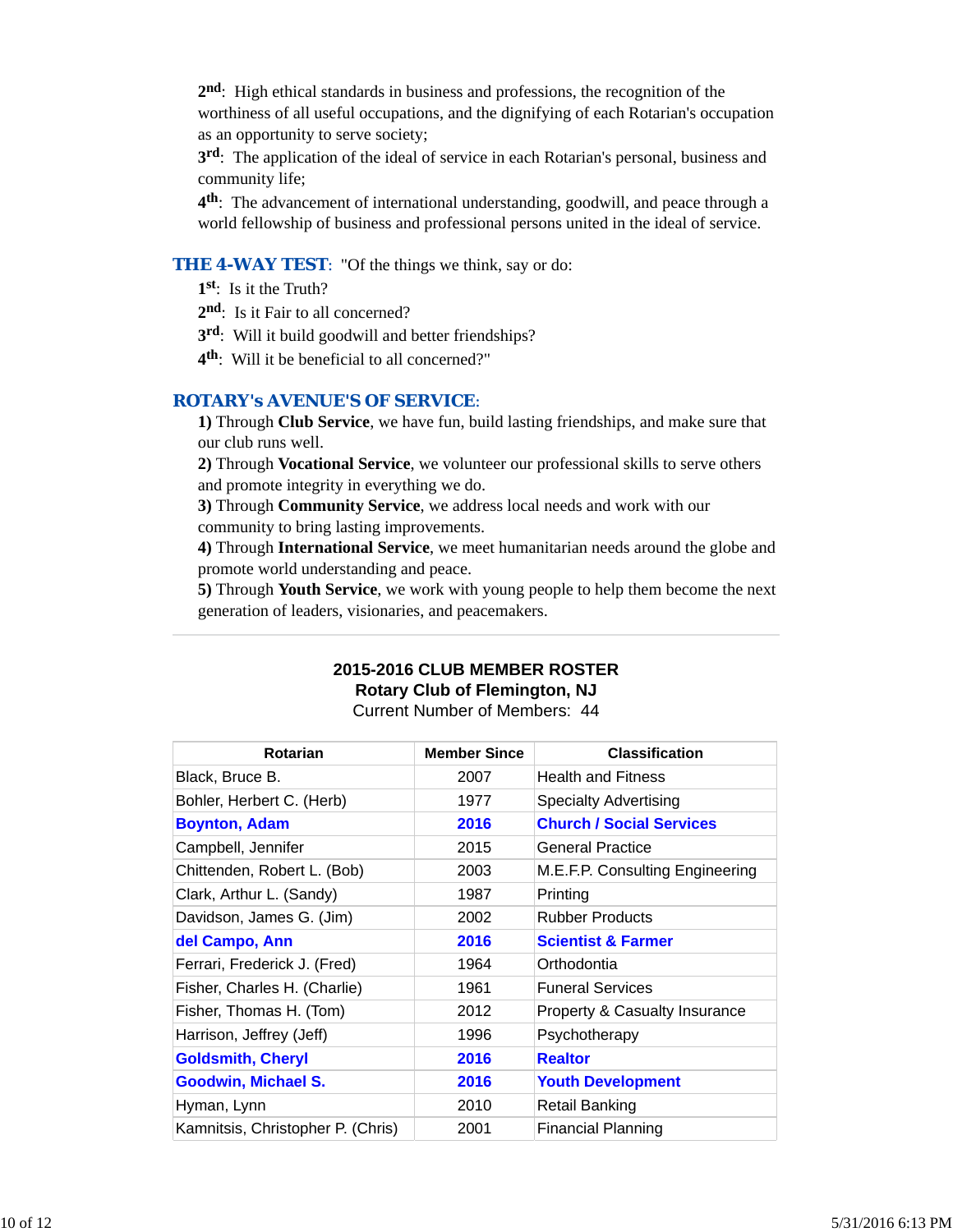| <b>Kritharis, Nikolaos (Nik)</b> | 2016 | <b>Dentistry</b>               |
|----------------------------------|------|--------------------------------|
| Liebross, Ira                    | 1997 | <b>Family Medicine</b>         |
| Loew, Darren                     | 2002 | Orthodontics                   |
| Martin, Teresa (Terry)           | 1993 | Solid Waste/Recycling          |
| Mazujian, Harry                  | 2004 | Clergy                         |
| McWilliams, Nancy                | 1992 | Psychotherapy                  |
| Metz, Kim                        | 2007 | <b>Technical Education</b>     |
| Muller, George D.                | 1964 | <b>Cut Glass Manufacturing</b> |
| Nastasi, William (Bill)          | 1996 | <b>General Contracting</b>     |
| Newland, Robert D. (Bob)         | 1998 | Insurance                      |
| Ownes, Terry M.                  | 1987 | <b>Floor Covering</b>          |
| Phelan, Christopher J. (Chris)   | 2009 | <b>Chamber Of Commerce</b>     |
| Randolph, R. Wayne               | 1982 | <b>Veterinary Medicine</b>     |
| Reinbacher, Otto A.              | 1997 | Clergy                         |
| Rogow, Stephen S. (Steve)        | 1973 | Orthodontics                   |
| Schaible, R. Michael (Mick)      | 1998 | <b>Appraisal Services</b>      |
| Skowronek, Kenneth J. (Ken)      | 1994 | <b>Family Law</b>              |
| Sollner, Richard F. (Dick)       | 1962 | Air Transportation             |
| Steffner, Christina (Chris)      | 2014 | Education                      |
| Stothoff, Richard H. (Dick)      | 1966 | Sanitary Engineering           |
| Weinstein, Theodore H. (Ted)     | 1994 | <b>Pulmonary Medicine</b>      |
| Widico, Karen A.                 | 1997 | <b>Public Health Services</b>  |
| Williams, Gwen                   | 1991 | Purchasing/Manufacturing       |
| Wise, Robert (Bob)               | 1992 | <b>Hospital Administration</b> |
| Woske, Harry                     | 1977 | Cardiology                     |
| Wright, Daniel J. (D.J.)         | 2003 | <b>Funeral Services</b>        |
| Ziegler, Joseph E. (Joe)         | 1988 | <b>Investment Advisor</b>      |
| Zullo, John J. (Johnnie)         | 1987 | <b>Chemical Engineering</b>    |

Yours in Rotary Service! Bob Chittenden

**Rotary Club of Fleminton, NJ** PO Box 751 - Flemington, NJ 08822 www.FlemingtonRotaryNJ.org

Providing "Service Above Self" Since 1923



Rotary Club of Flemington, NJ, USA, PO Box 751, Flemington, NJ 08822

SafeUnsubscribe™ {recipient's email}

Forward this email | Update Profile | About our service provider Sent by bchittenden@jarengineering.com in collaboration with